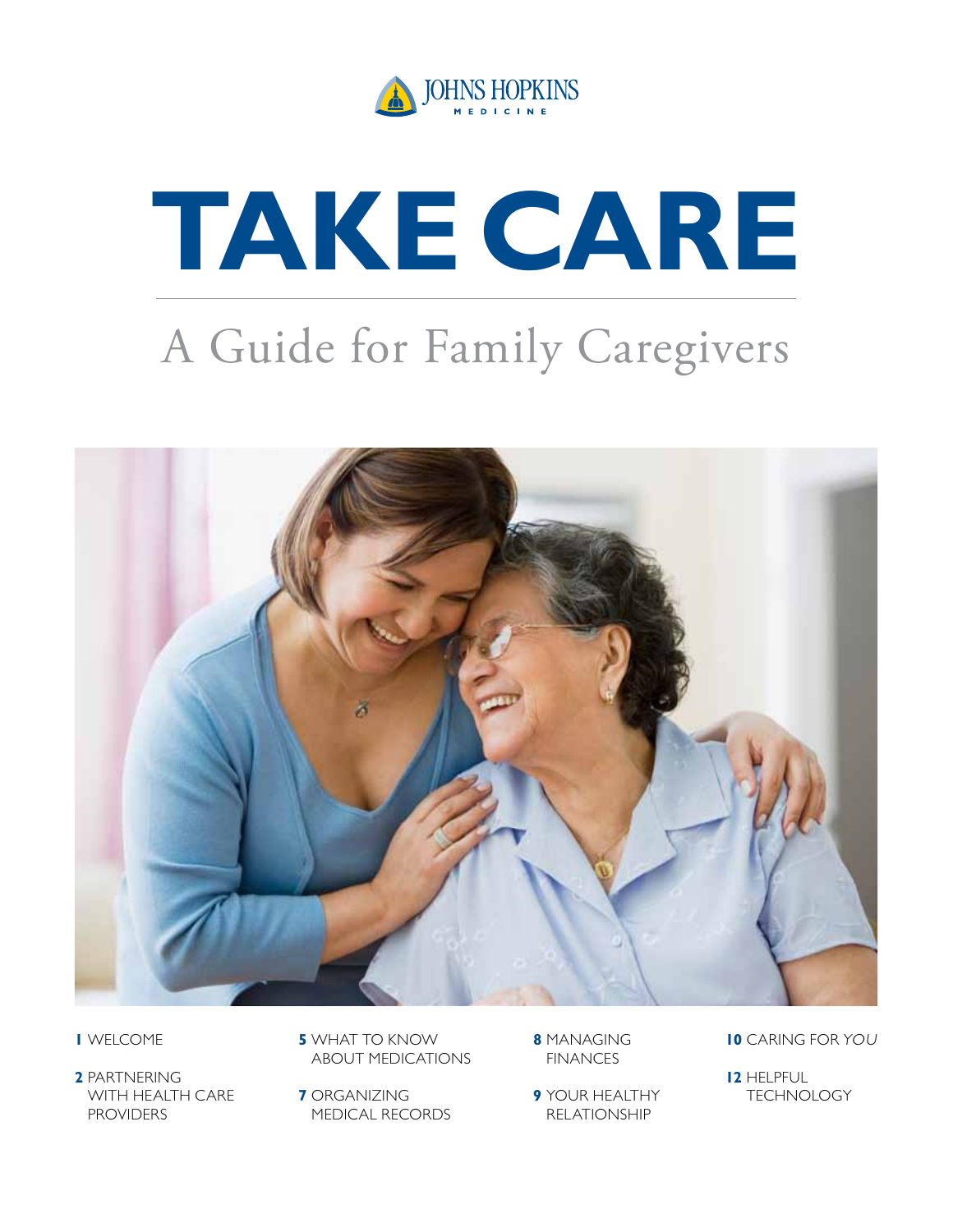### Dear Reader,

Perhaps you're wondering, *Am I a caregiver?*  According to Jeremy Barron, M.D., medical director of the Beacham Center for Geriatric Medicine at Johns Hopkins, "It's often difficult to say exactly when caregiving starts because caregiver identities and responsibilities vary greatly." You may have a family member (often a spouse) living with you under your full-time care. Or you may be supporting a loved one facing health challenges but living independently, even across miles. You may be taking a friend to doctor appointments and



picking up medications. All of these situations make you a caregiver. As one of the four in 10 adults in the United States who are caregivers,

you're in good company. You've taken on a role that offers rewards for both you and your loved one. "Caregiving brings huge improvements in

**Caregiving brings huge improvements in the quality of life and health care of a loved one."**

the quality of life and health care of a loved one," says Alicia Arbaje, M.D., M.P.H., a Johns Hopkins geriatric medicine physician. "And for caregivers, there's more than a sense of reward. There are actually positive chemical changes that occur in the brain when we do something meaningful for someone else."

But that doesn't mean being a caregiver doesn't bring stress. That's where this resource comes in. Whether or not you've reached the point at which you're feeling stressed—even

a bit—it's crucial for caregivers to seek assistance. Here at Johns Hopkins Medicine, we know that no one can or should have to do it alone. We work together as a team, and now we are part of *your* support team too. This guide is the first step in helping you become well-informed and find the support you need. By doing so, you'll be better able to care for your loved one while maintaining your loving relationship and your own good health.

### **meet our experts**

Jeremy Barron, M.D. Medical director of the Beacham Center for Geriatric Medicine at Johns Hopkins Medicine

### Alicia Arbaje, M.D., M.P.H. Johns Hopkins geriatric

medicine physician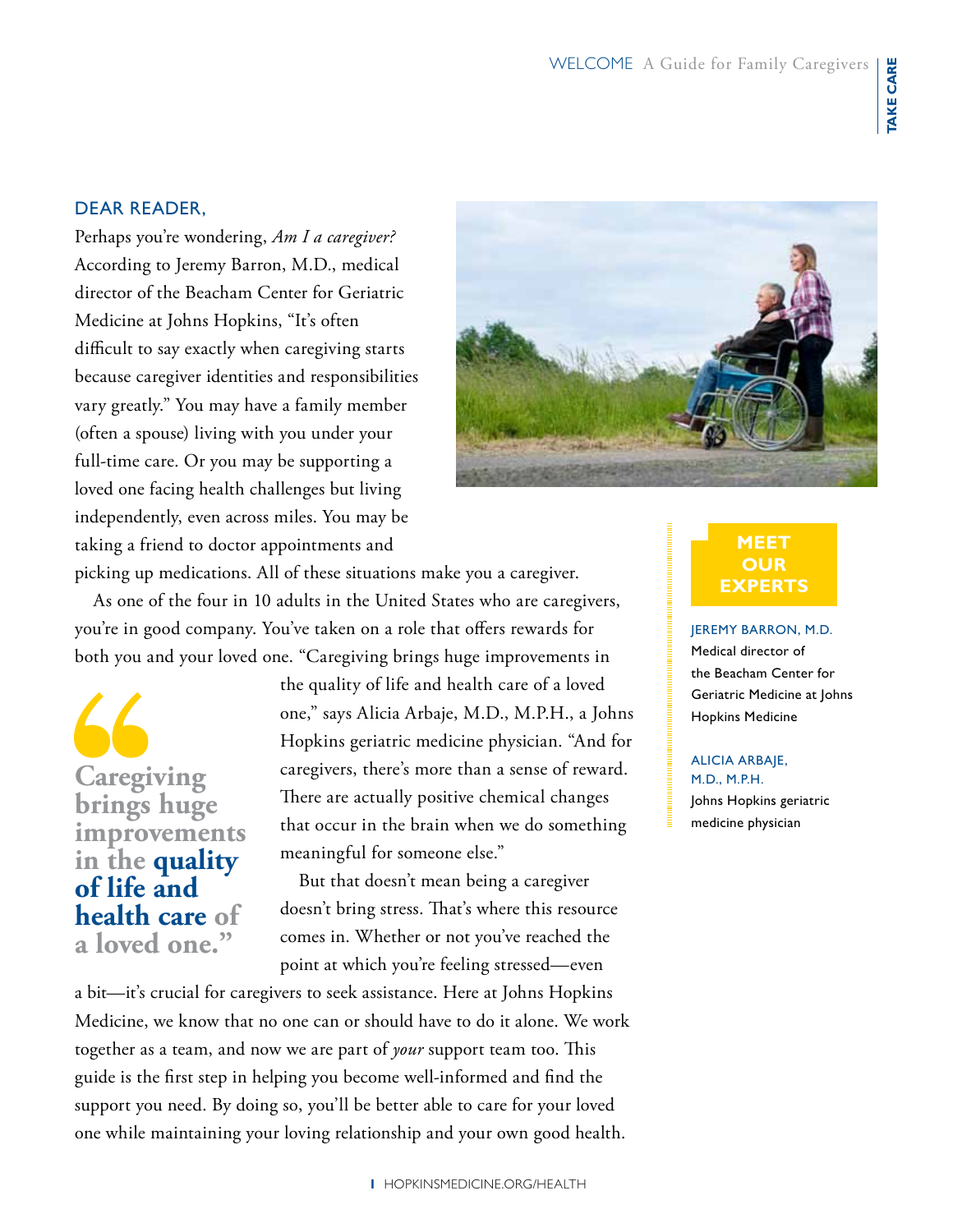### **providers** Partnering with health care

For the best care, use this expert-approved doctor discussion guide for caregivers.

#### there is a demonstrated

link between good doctorpatient communication and better health outcomes, including improved treatment results, reduced patient stress and better medication compliance. As a caregiver, you are a participant in these health care conversations, which can be very helpful to the patient. Well-known research has shown that when patients leave a doctor's office, they forget as much as 80 percent of what the doctor told them. "Older patients who are accompanied by a caregiver remember more from their appointments, and they experience an improved satisfaction with their medical care," comments Johns Hopkins expert Jeremy Barron, M.D.

### Partner for care

Talk with your loved one about needs, goals, wishes and fears about the future. "Get clear on what's most important to the person being cared for," says Alicia Arbaje, M.D., M.P.H., a Johns Hopkins geriatric medicine physician. "We call them *goals of care*." Maybe your loved one would like to eat dinner with family, attend worship services and participate in a favorite hobby. Knowing those goals can help both you and the health care providers make informed recommendations.

### **TALK WITH** the Team At any appointment, you, the patient and the health care provider may all have different goals. So it's important to prepare.

### **Do a health review.**

Ask your loved one to share top concerns, including physical and emotional symptoms, social or environmental worries (such as a death in the family or a recent move), and functional concerns (such as mobility, driving and continence). Find out when, if at all, your loved one would prefer you exit the exam room.

### **Plan like a business meeting.**

"Create an agenda and a goal for the appointment," says Arbaje. "Be prepared with three questions or topics to discuss." If you have more than three concerns, address the most critical first. If possible, email the agenda to the health care provider in advance. Then write down or record (with permission) what you're told so you don't duplicate questions or forget information.

### **Follow up as needed.**

Schedule another visit to discuss uncovered issues, or ask if you can email or call about them.



### **ask the expert**

### **When should my loved one see a geriatrician?**

Anyone age 65 or older can benefit from seeing a geriatrician, but the American Geriatrics Society recommends that a senior with three or more conditions seek a geriatrician's care. (That's roughly 50 percent of all seniors.) Geriatricians are primary care doctors who specialize in treating conditions common among older adults. These professionals can also help caregivers manage and coordinate care for multiple conditions, and they can connect caregivers with a network of resources, including social workers, nutritionists, specialists and transportation services. Some geriatricians function as health care consultants rather than health care providers. They may also refer you to geriatric specialists, such as geriatric oncologists and geriatric cardiologists. —Johns hopkins expert jeremy Barron, M.D.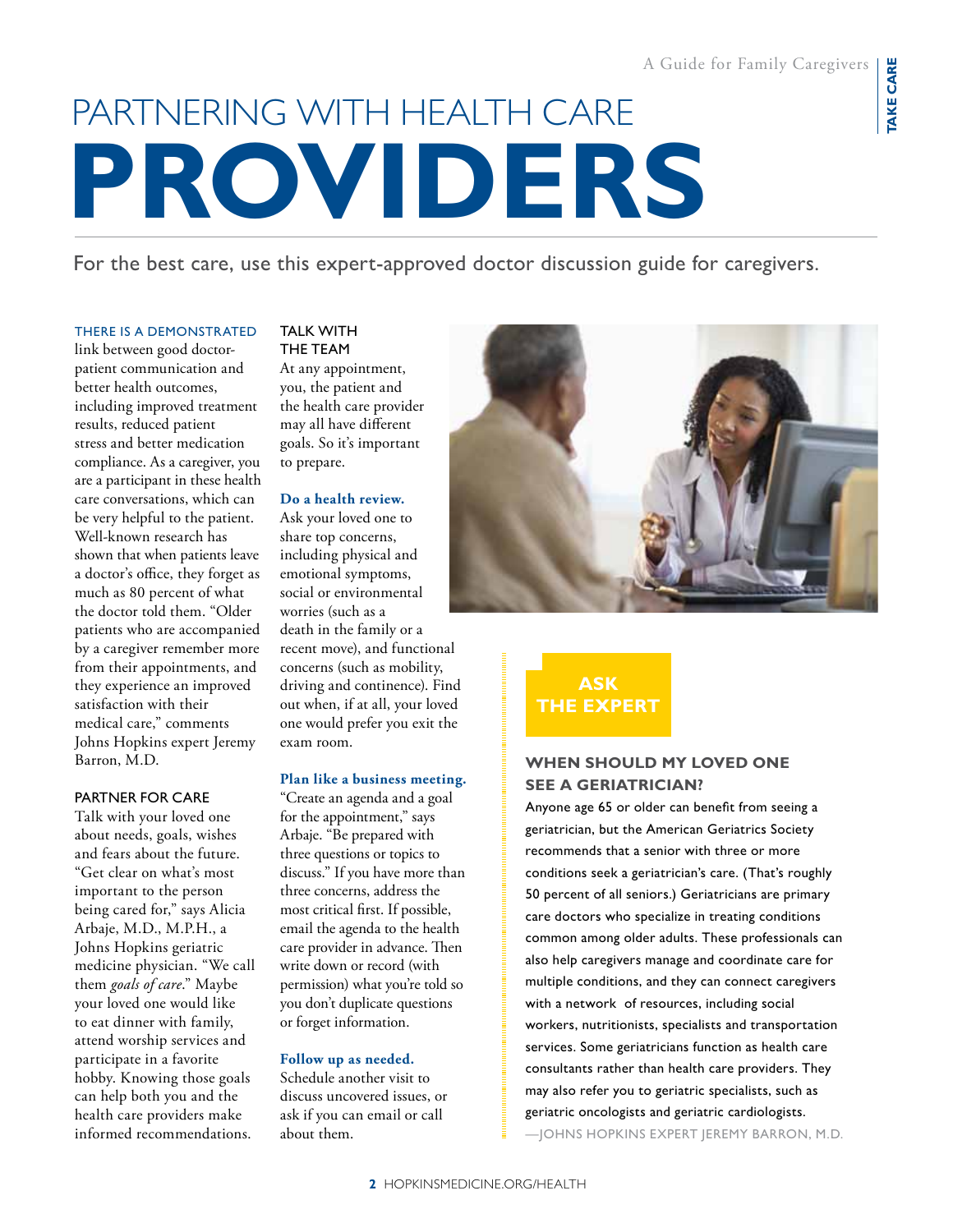### **getting the conversation started**

To help build a list of questions for the health care team, use these guidelines.

**What to ask** 

### **What to share**

- $\Box$  Introduce yourself and what your current role is as a caregiver.
- $\Box$  Supply your contact information.
- Explain the patient's *goals of care* (see page 2).

Will this patient need any medical tests or procedures before the next appointment? Which ones, why and when?

What is the patient's current diagnosis and health status?

What symptoms or changes in medical condition should we watch for? If they occur, what should be done and who should be called?

What can I do as a caregiver to improve the outcomes for this patient?

When is a follow-up appointment needed and with whom?

 $\Box$  Share a list of the patient's current medications and treatments (see page 6).

Does this patient need any referrals from you at this time?

# **80 %**

**How much information patients have been shown to forget when they leave their doctor's office.**

### **CARING** for *you*

You can use these same tips when attending your own medical appointments. Print two copies of this worksheet, and fill out one with your medical information and questions, then use the other for your loved one.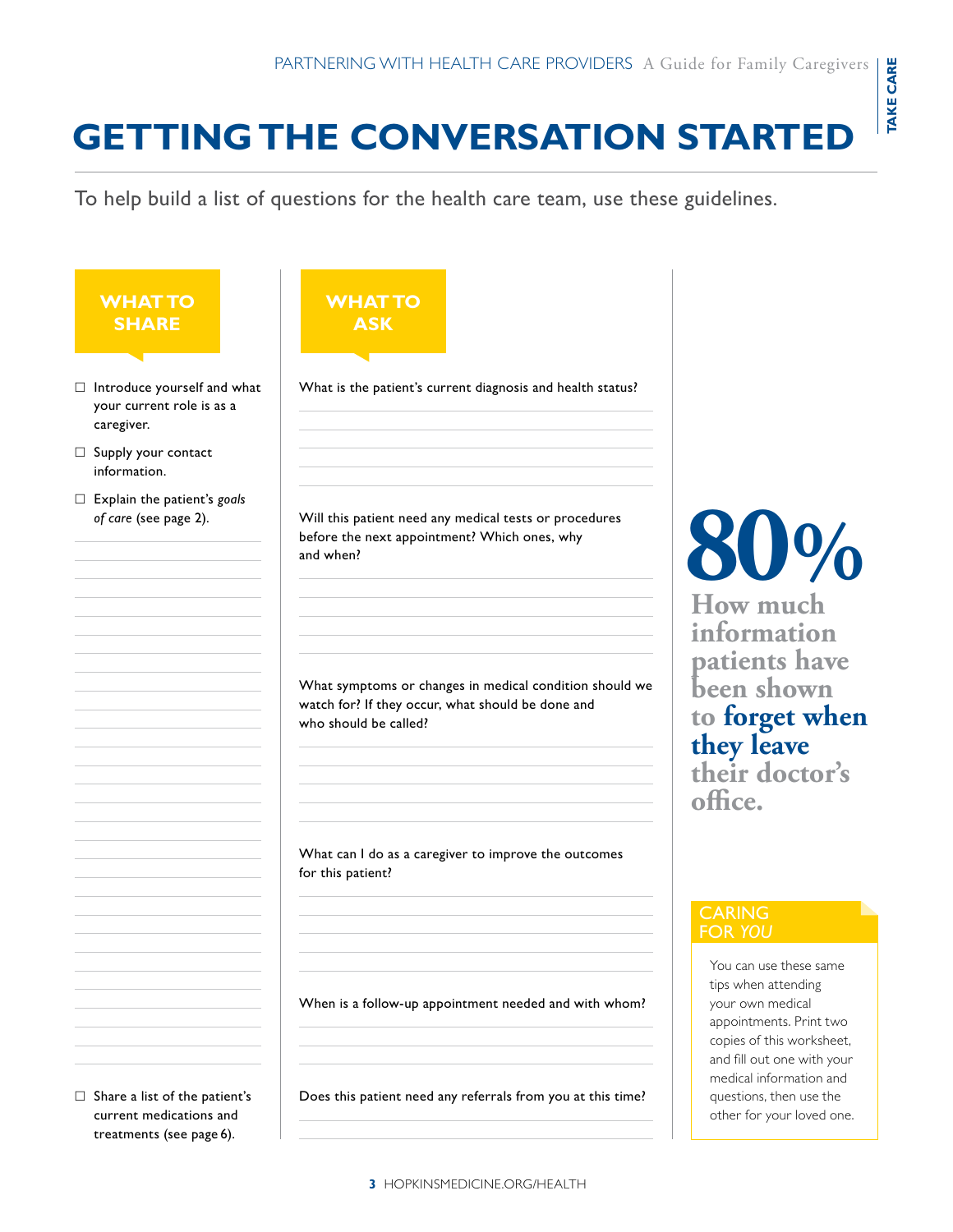**take care**

**TAKE CARE** 

#### quick REFERENCE

### **health care providers**

### **Patient's name:**

| PRACTICE/<br>PROVIDER NAME                                                                                                                                                                                                                                                                                                                                                                                                                       | ROLE/CONDITIONS<br>TREATED                                                                                            | <b>CONTACTS</b><br>(PHONE/EMAIL)             | <b>NOTES</b>                 |
|--------------------------------------------------------------------------------------------------------------------------------------------------------------------------------------------------------------------------------------------------------------------------------------------------------------------------------------------------------------------------------------------------------------------------------------------------|-----------------------------------------------------------------------------------------------------------------------|----------------------------------------------|------------------------------|
| <b>I.</b> <u>All and the second contract of</u>                                                                                                                                                                                                                                                                                                                                                                                                  |                                                                                                                       |                                              |                              |
|                                                                                                                                                                                                                                                                                                                                                                                                                                                  | <u> 1989 - Johann Barn, mars et al. 1989 - Anna ann an t-Anna ann an t-Anna ann an t-Anna ann an t-Anna ann an t-</u> |                                              |                              |
| 2.                                                                                                                                                                                                                                                                                                                                                                                                                                               |                                                                                                                       |                                              |                              |
| <u> Andreas Andrew Maria (1986)</u>                                                                                                                                                                                                                                                                                                                                                                                                              | the control of the control of the control of the control of the control of                                            | the control of the control of the control of |                              |
| 3.                                                                                                                                                                                                                                                                                                                                                                                                                                               |                                                                                                                       |                                              |                              |
| <u> 1989 - Johann John Stein, mars et al. 1989 - John Stein, mars et al. 1989 - John Stein, mars et al. 1989 - Joh</u><br>$\mathbf{4}$ .                                                                                                                                                                                                                                                                                                         | the control of the control of the control of the control of the control of                                            |                                              |                              |
|                                                                                                                                                                                                                                                                                                                                                                                                                                                  |                                                                                                                       |                                              |                              |
| <u> 1989 - Johann Barn, mars et al. 1989 - Anna ann an t-Anna ann an t-Anna ann an t-Anna ann an t-Anna ann an t-A</u><br>$5.$ $\frac{1}{2}$ $\frac{1}{2}$ $\frac{1}{2}$ $\frac{1}{2}$ $\frac{1}{2}$ $\frac{1}{2}$ $\frac{1}{2}$ $\frac{1}{2}$ $\frac{1}{2}$ $\frac{1}{2}$ $\frac{1}{2}$ $\frac{1}{2}$ $\frac{1}{2}$ $\frac{1}{2}$ $\frac{1}{2}$ $\frac{1}{2}$ $\frac{1}{2}$ $\frac{1}{2}$ $\frac{1}{2}$ $\frac{1}{2}$ $\frac{1}{2}$ $\frac{1}{$ |                                                                                                                       |                                              |                              |
|                                                                                                                                                                                                                                                                                                                                                                                                                                                  |                                                                                                                       |                                              | <u> 1980 - Jan Barbara (</u> |
| 6.                                                                                                                                                                                                                                                                                                                                                                                                                                               |                                                                                                                       |                                              |                              |
|                                                                                                                                                                                                                                                                                                                                                                                                                                                  |                                                                                                                       |                                              |                              |
| 7.<br>the control of the control of the control of the control of                                                                                                                                                                                                                                                                                                                                                                                | the control of the control of the control of the control of the control of the control of                             |                                              |                              |
|                                                                                                                                                                                                                                                                                                                                                                                                                                                  |                                                                                                                       |                                              |                              |
| 8.                                                                                                                                                                                                                                                                                                                                                                                                                                               |                                                                                                                       |                                              |                              |
|                                                                                                                                                                                                                                                                                                                                                                                                                                                  |                                                                                                                       |                                              |                              |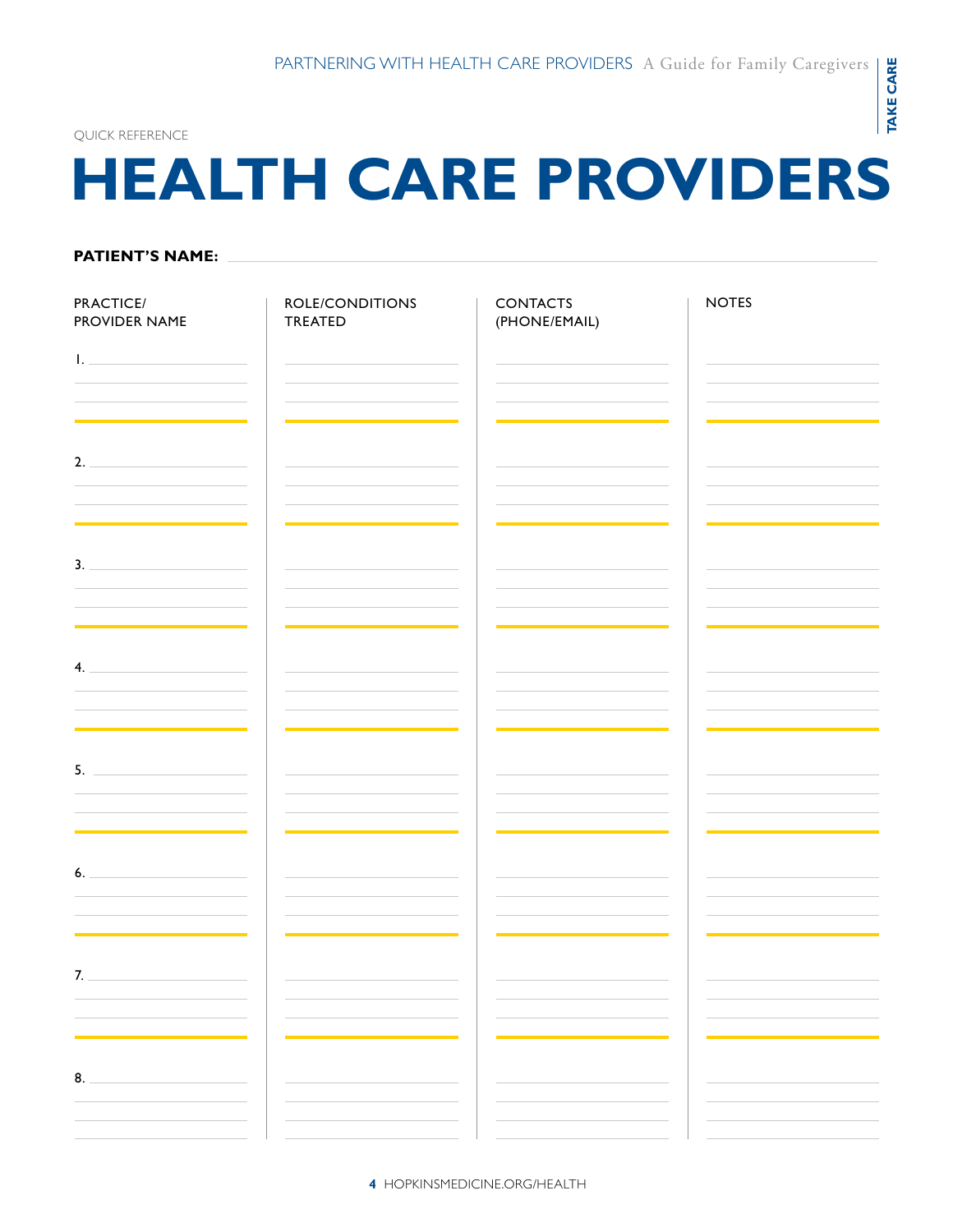# **medications** what to know about

Overwhelmed by pill bottles and prescription side effects? Get organized, starting now.

### "Medications are the single most

challenging aspect of health care, because they're taken daily and there are so many complications that can occur," says Alicia Arbaje, M.D., M.P.H., a Johns Hopkins geriatric medicine physician. A little expert guidance can make navigating medications easier for you and your loved one.

#### begin with a Prescription review

One of the first things you should do as a caregiver is gain an understanding of the medications that your loved one is taking. "In medical school, we doctors learn how to prescribe medications, but we don't talk much about how to unprescribe them," says Arbaje. It's possible that your loved one is taking more medications (or higher dosages) than needed. Make sure to schedule a few annual medication reviews with your loved one's primary health care provider. At the appointments, ask these questions about each medication.

- **1. Does my loved one still need this medication?** Does he or she still have the condition that it was prescribed to treat? Is the medication treating it effectively?
- **2. Does the dosage need to be adjusted for any reason** (such as a change in weight or symptoms)?
- **3. What lifestyle changes could help**  my loved one no longer need this medication?



#### new symptom? consider this

"When I see a new symptom in an older person, I look at whether it might be a medication side effect," says Arbaje. Sometimes older adults are prescribed a medication and then develop a side effect, which the doctor treats by prescribing another medication. A better approach, says Arbaje, is to switch the original medication.

### don't forget about food

"The most important 'medication' is food," says Arbaje. Your loved one will feel better overall when nourished and hydrated. Many medications also work better with the proper diet. Concerned about your loved one's eating? Have a separate nutrition-related discussion with a doctor or nutritionist.

### Single Pharmacy: A Smart Approach

Fill all of your loved one's prescriptions at the same pharmacy. This way, the pharmacist can track any drug interactions, side effects and problems taking a particular medication. You can also consult with the pharmacist regarding the patient's health concerns and any drugstore items that may be of assistance.

### **ask the expert**

### **How can I encourage compliance?**

If your loved one is not taking his medication as prescribed, ask him questions to uncover barriers. Can't swallow pills? The pharmacist may be able to supply a liquid form. Side effects problematic? Talk to the prescribing physician. Make sure all of the medications are still necessary; the fewer the patient takes, the easier it is to comply. If the patient doesn't know why the medications are important, use a permanent marker to write that information on the package (example: blood pressure, diabetes, pain). Also draw a big star on the medications that matter most to achieving the patient's goals of care. Last, ask how you can help organize the doses. Pharmacists can package each day's pills separately, you can place medications in an organizing dispenser, or you can create a daily checklist or spreadsheet.

—Johns Hopkins Expert Alicia Arbaje, M.D., M.P.H.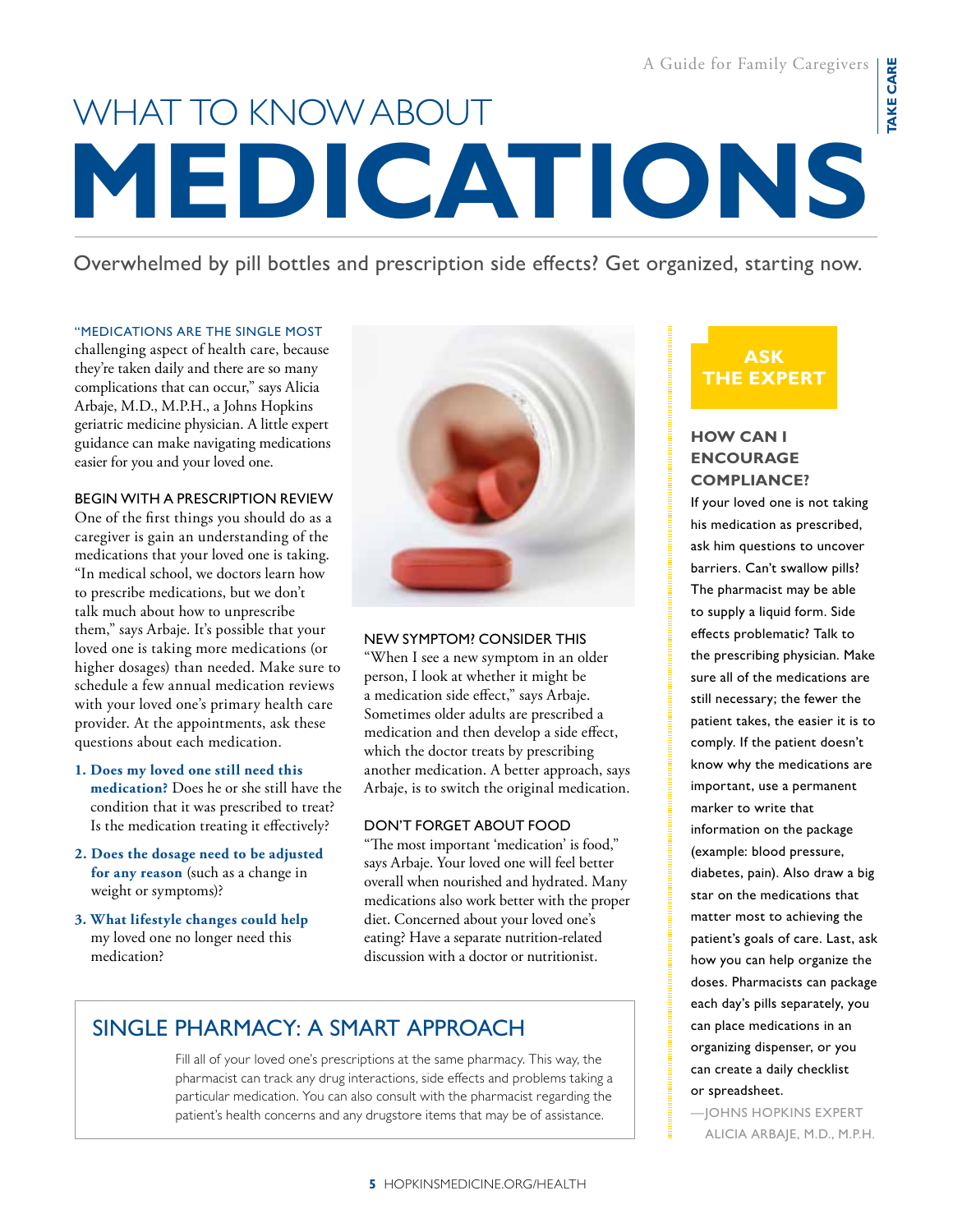**take care**

**TAKE CARE** 

#### QUICK REFER

### **medication overvie w**

Include prescription medications; over-the-counter medications taken regularly; and herbs, vitamins and other supplements.

### **PATIENT'S NAME:** BIRTH DATE: **BIRTH DATE:**  $\blacksquare$ **Date charted: Medication allergies:**

| <b>NAME OF MEDICATION:</b> NAME OF MEDICATION                                                                                                                                                                                  | <b>NAME OF MEDICATION:</b>                                                                                                                                                                                                     |  |
|--------------------------------------------------------------------------------------------------------------------------------------------------------------------------------------------------------------------------------|--------------------------------------------------------------------------------------------------------------------------------------------------------------------------------------------------------------------------------|--|
| What it treats: What is a series of the series of the series of the series of the series of the series of the series of the series of the series of the series of the series of the series of the series of the series of the  | What it treats: What is a series of the series of the series of the series of the series of the series of the series of the series of the series of the series of the series of the series of the series of the series of the  |  |
| What it looks like: What is a series of the series of the series of the series of the series of the series of the series of the series of the series of the series of the series of the series of the series of the series of  | What it looks like: What it looks like:                                                                                                                                                                                        |  |
|                                                                                                                                                                                                                                |                                                                                                                                                                                                                                |  |
|                                                                                                                                                                                                                                |                                                                                                                                                                                                                                |  |
|                                                                                                                                                                                                                                | Dosage, frequency and time of day taken:                                                                                                                                                                                       |  |
|                                                                                                                                                                                                                                |                                                                                                                                                                                                                                |  |
| NAME OF MEDICATION: NAME OF MEDICATION                                                                                                                                                                                         | NAME OF MEDICATION: NAME OF MEDICATION                                                                                                                                                                                         |  |
| What it treats: What is a series of the series of the series of the series of the series of the series of the series of the series of the series of the series of the series of the series of the series of the series of the  |                                                                                                                                                                                                                                |  |
|                                                                                                                                                                                                                                |                                                                                                                                                                                                                                |  |
| What it looks like: What is a series of the series of the series of the series of the series of the series of the series of the series of the series of the series of the series of the series of the series of the series of  | What it looks like: What it looks like:                                                                                                                                                                                        |  |
|                                                                                                                                                                                                                                |                                                                                                                                                                                                                                |  |
|                                                                                                                                                                                                                                |                                                                                                                                                                                                                                |  |
|                                                                                                                                                                                                                                |                                                                                                                                                                                                                                |  |
|                                                                                                                                                                                                                                |                                                                                                                                                                                                                                |  |
| <b>NAME OF MEDICATION:</b> NAME OF MEDICATION                                                                                                                                                                                  | <b>NAME OF MEDICATION:</b>                                                                                                                                                                                                     |  |
|                                                                                                                                                                                                                                |                                                                                                                                                                                                                                |  |
| What it treats: What is not all the set of the set of the set of the set of the set of the set of the set of the set of the set of the set of the set of the set of the set of the set of the set of the set of the set of the | What it treats: Note that the set of the set of the set of the set of the set of the set of the set of the set of the set of the set of the set of the set of the set of the set of the set of the set of the set of the set o |  |
| What it looks like: when the control of the control of the control of the control of the control of the control of the control of the control of the control of the control of the control of the control of the control of th | What it looks like:                                                                                                                                                                                                            |  |
|                                                                                                                                                                                                                                |                                                                                                                                                                                                                                |  |
|                                                                                                                                                                                                                                |                                                                                                                                                                                                                                |  |
|                                                                                                                                                                                                                                |                                                                                                                                                                                                                                |  |
|                                                                                                                                                                                                                                |                                                                                                                                                                                                                                |  |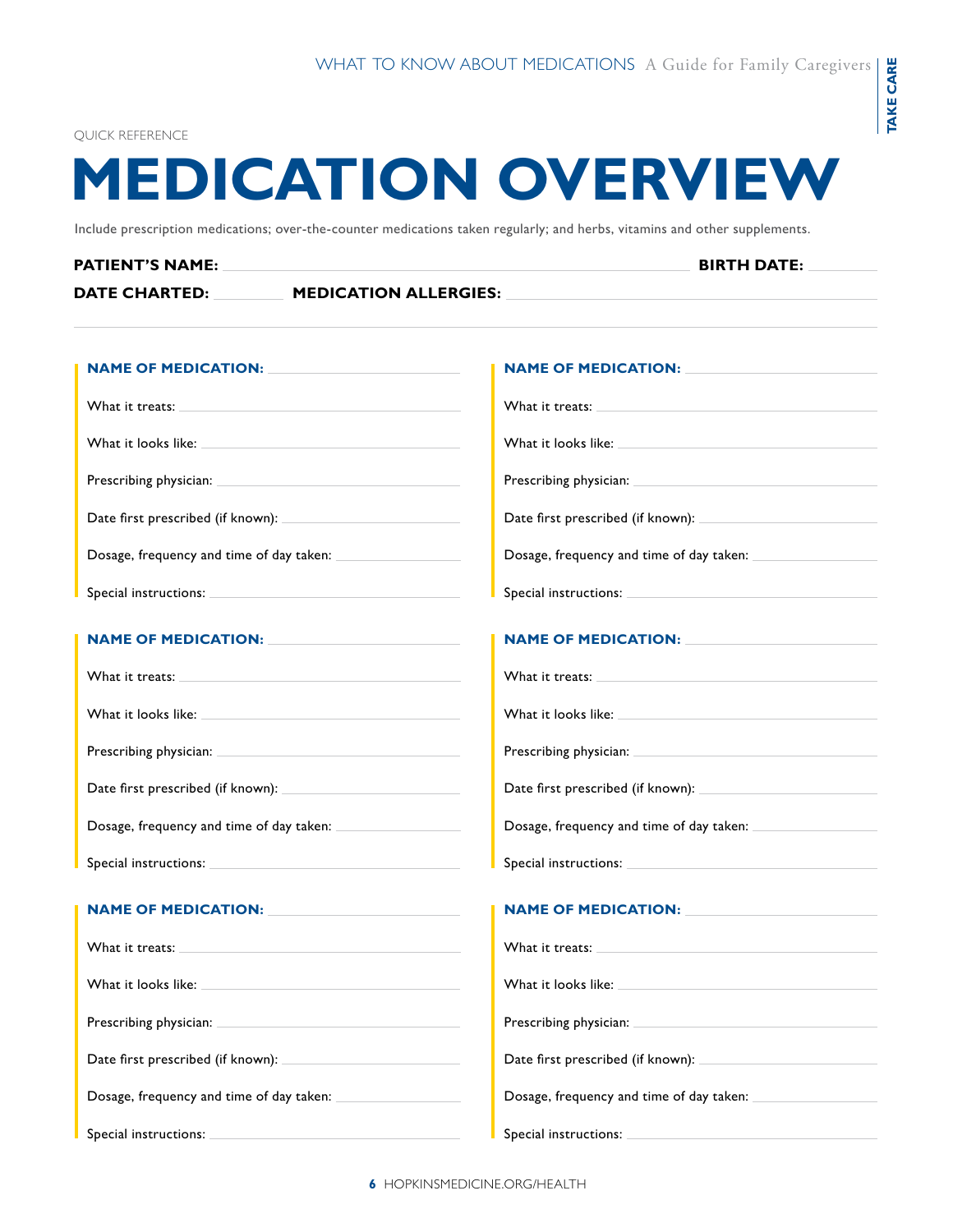# **medical records ORGANIZING**

These tips help you tame the paper tiger and improve your loved one's level of care.

### organizing your loved

one's medical records can help you better understand the big picture regarding that person's health. "Also, in an emergency, it's important for health care providers to know the patient's current health status and the results of recent tests. Having this key information quickly at hand helps patients better interpret what they're seeing and decide upon the best course of action," says Alicia Arbaje, M.D., M.P.H., a Johns Hopkins geriatric medicine physician.

### Consider Organizing **ONLINE**

While paper files work fine, online tools can help you gather, store, review and share health care documents and information. Electronic records can be easily accessed from any computer or smartphone,

### **CARING** for *you*

If you create an online account for managing your loved one's health records, do the same for your own. This can make your life easier when it comes time for *your* next medical appointment.

and won't be damaged or destroyed by a flood or fire. Also ask labs, pharmacies and other health care providers if they offer apps or websites that allow you to access test results and other health information. If your loved one already has some health information stored online, discuss how you can gain access, if needed. For example, are there log-ins and passwords you should know and store in a secure place?

### Discuss Advance **DIRECTIVES**

These legal documents allow patients to identify who should make decisions on their behalf if they are not able to, as well as their wishes regarding treatments such as life support measures. The *living will* typically addresses the type of care desired, and the *medical power of attorney* (also known as a *health care proxy* or *durable power of attorney*) names the people who will be responsible for this care. For more information, call your loved one's geriatrician or hospital, or visit the website for the National Hospice and Palliative Care Organization at caringinfo.org.



### Information Worth Saving

Records more than a year old can be packed away. Keep documents such as these from the past year readily accessible.

- $\Box$  A family health history
- $\Box$  A personal health history (current conditions and treatments, plus important past surgeries, accidents and hospitalizations)
- $\Box$  Doctor visit summaries and notes
- $\Box$  Hospital discharges
- $\Box$  Pharmacy printouts for prescribed medications
- $\Box$  Test results (such as blood work, urine tests, X-rays, MRIs, bone density scans, mammograms and prostate screenings)
- $\Box$  Bills and insurance forms related to medical treatment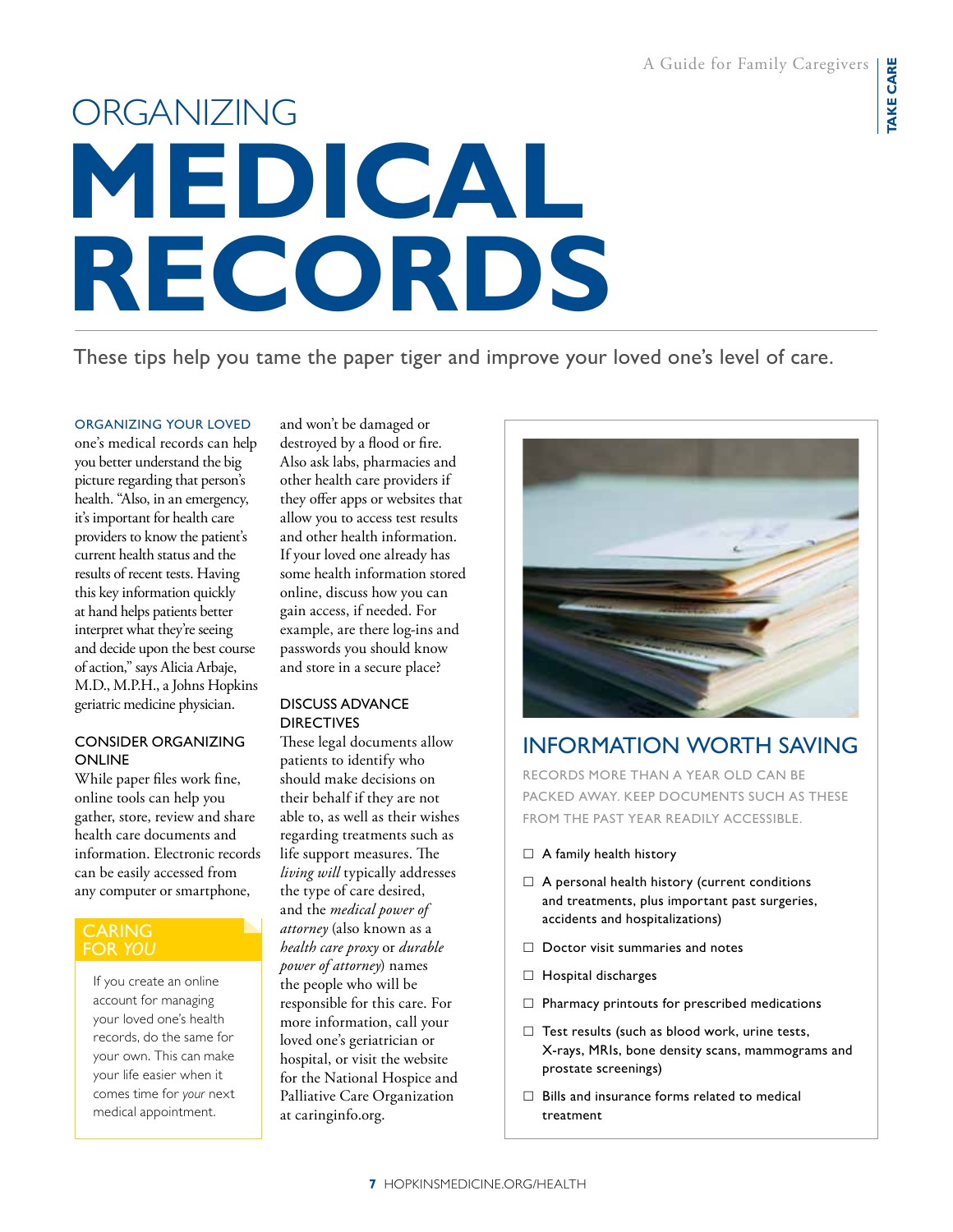## **finances MANAGING**

Understand your loved one's financial picture to help make the most of it.

### Finances are tricky to navigate—so much

depends on the caregiving relationship and your loved one's condition. In general, the sooner you discuss finances, the better. (Spouses caring for spouses may be a step ahead.) If possible, broach the topic *before* problems arise so your loved one can walk you through investments, accounts, insurance and other financial information. "Ask your loved one who they would like to handle their finances if they are no longer able to," says Alicia Arbaje, M.D., M.P.H., a Johns Hopkins geriatric medicine physician. "That person may not be the same one who manages health care or household tasks."

### **GETTING ASSISTANCE**

Although not all of these suggestions may be relevant to every situation, here are some smart steps to getting financial information and support.

**Visit your loved one's financial institutions.** Find out if they offer discounts or services for older adults. Also meet with an adviser to learn how to assume responsibility for accounts and to reassess investment strategies.

**Bank online.** Look into automatic or online bill paying and direct deposit of checks, such as Social Security and pension income. Find out if there are any associated fees.

**Consolidate credit cards.** Consider paying off and closing those with the highest rates and fees or the fewest perks.

**Seek a specialist.** If the finances are complicated or in disarray, look for a financial planner who works with seniors.

**Get a BenefitsCheckUp.** The National Council on Aging offers this online service to assist seniors in finding financial assistance for medication, food, utilities and other expenses. Visit benefitscheckup.org to get started.

### Documents You Need

Whether or not your loved one wishes to continue to be involved in financials, it's important for another adult to know where all of these items are in the event of an emergency, to avoid unnecessary fees, expenses and financial difficulties.

- A durable power of
- attorney (for the caregiver)
- $\Box$  A living will
- A will
- $\Box$  Trust documents
- $\Box$  Stock and bond certificates, brokerage account information, annuities, CDs, life insurance policies and other investments
- □ Social Security, Social Security disability, pensions, 401(k) and other retirement benefits
- $\Box$  Loan agreements
- $\Box$  Health insurance policies, long-term disability insurance policies, Medicare records and prescription drug plan information
- Automobile insurance policies and titles
- □ Homeowner's insurance, deed and mortgage papers
- $\Box$  Recent billing statements (credit cards, utilities, subscriptions)
- $\Box$  Medical bills
- $\Box$  Tax records and forms



### **What is a caregiver contract?**

Many caregivers use their own savings to pay for caregiving expenses. Some also reduce work hours or even give up a career. A caregiver contract, or personal care agreement, is a legal document that clarifies the relationship and the compensation the caregiver will receive for services. Learn more from the Family Caregiver Alliance at caregiver.org. **Example 20 All Accords** Alleman Morths Expert JEREMY BARRON, M.D.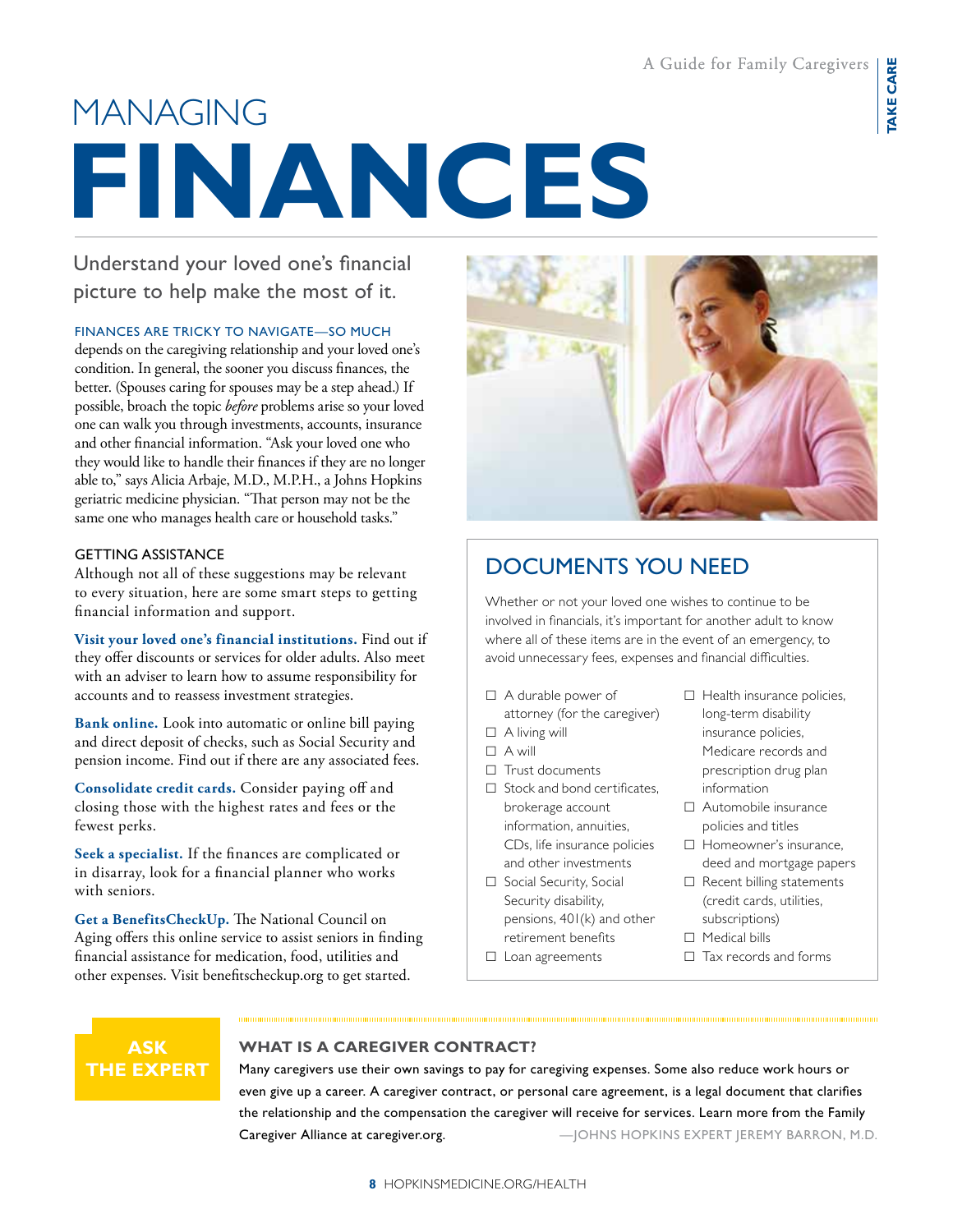A Guide for Family Caregivers

# **relationship** YOUR HEALTHY

Focusing too much on caregiving can strain your relationship with the person you're caring for. Here's how to reconnect on a positive, personal level.

### "When you

become someone's caregiver, it's important to maintain as much of your original relationship as possible," says Alicia Arbaje, M.D., M.P.H., a Johns Hopkins geriatric medicine physician. "You have to renegotiate roles and figure out how you are going to be together now." These tips can help you make rewarding connections.

**Plan something just for fun.** Regularly schedule time dedicated to doing something social together. Play a game, enjoy a meal out, share family stories over tea or go on an outing that's not an errand or medical visit.

**Ask about activities.** Maybe your loved one is an opera aficionado. If she isn't able to attend an opera live, watch one together on TV or a DVD. To find out what would be a nice fit, ask what your loved one would enjoy:

- What did you used to do that you miss?
- What would you like to do next weekend?
- $\Box$  What would you like to be doing more often?
- What would a great day for you look like?

**Let technology help.** If your loved one can't attend a graduation, wedding or other special event, record it digitally or set up a Skype session so she can watch it



in real time. You can also work together on a family tree or family history, using a computer to record stories and insights. "Even people who don't remember what they had for breakfast tend to retain the long-term memories," says Arbaje.

**Reduce relationship friction.** Many things can cause stress between a caregiver and patient. Sometimes a caregiver assumes responsibilities that the loved one isn't ready to relinquish or does them in a way that upsets the one being cared for. The key to harmony: Remember that you each have unique personalities. "The way you would do things isn't necessarily the way the person you're caring for would," says Arbaje. "Engage your loved ones in a discussion of how involved they are going to be in various aspects of their health care, and what they'd like you to do. This will help them feel in control." Bottom line: Ask your loved ones to tell you what they need from you, then do your best to abide by those wishes.

### **ask the expert**

### **How can I initiate calm conversations about sensitive topics?**

It's very confusing and overwhelming to talk to a loved one about things like when to transfer the paying of bills, driving a vehicle, or doing anything else that is important to her. Try to be sensitive while letting her know you'll be assisting more. You could say, "I know there are a lot of things you're dealing with right now. I'd like to know how I can help you with your finances." Another approach: Let a professional take the fall. I often tell caregivers to explain that a health care provider said they were concerned about this issue. That takes the emotion out of it. Or enlist the help of a case manager or social worker. Tell that person your concern and ask how to approach it without making your loved one feel that you're trying to take away her independence.

—Johns Hopkins expert Alicia Arbaje, M.D., M.P.H.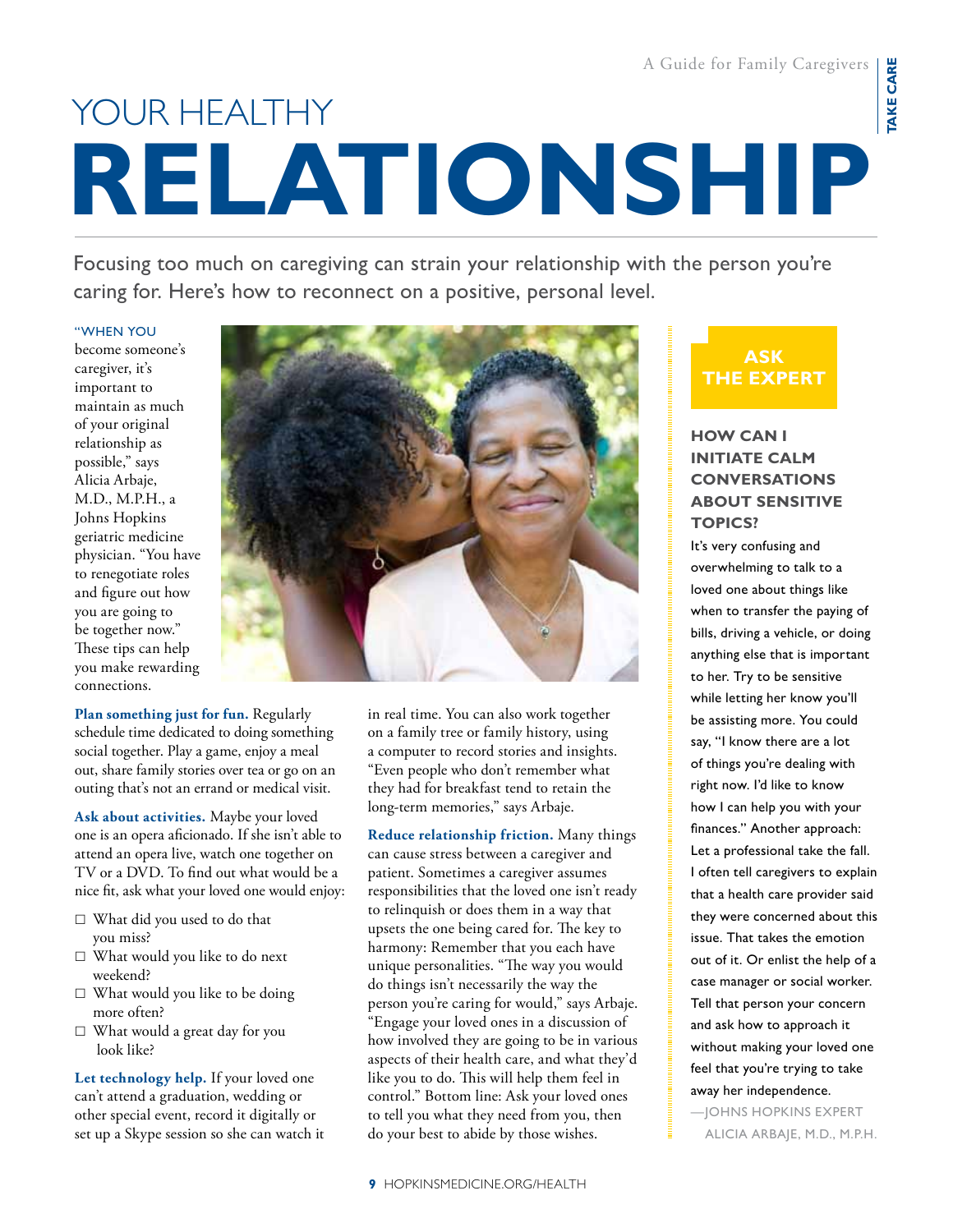## **for you** CARING

These quick tips can help you be a happier, healthier caregiver for your loved one.

### While caregiving can

be tremendously rewarding, it can also be draining, both emotionally and physically. "Make sure that you have adequate time for yourself for free time and for taking care of your own health," says Johns Hopkins expert Jeremy Barron, M.D.

In fact, recent research underscores the benefits of a balanced perspective. A team of scientists led by Johns Hopkins experts looked at six years of health data for 3,053 caregivers and an equal number of noncaregivers. The surprising finding: Those who regularly tended to the needs of a family member enjoyed a nine-month extension of life expectancy—even if they felt some stress and strain. The researchers saw no differences in chronic health issues between the two groups. But experts say the key is healthy balance.

Remember: Flight attendants always instruct passengers to don their oxygen masks before assisting others. The logic is simple: You're of no use to others if you're unconscious. A similar analogy can be made for caregivers. You *must* make your own health and happiness a priority—for your sake and the sake of your loved one. It can start with these key areas of your life.

### **FITNESS**

**Take healthy steps.** Walking for even just 10 minutes can make a difference in your day. Taking a walk can help you feel physically and mentally energized, clear your mind, boost your confidence, and improve your ability to perform everyday tasks, like lugging groceries and climbing stairs.

### RELATIONSHIPS **Nurture friendships**. A

growing body of research has determined that social isolation is just as bad for health as cigarette smoking, high blood pressure, obesity and physical inactivity. Try this: Before each phone



### **How can I avoid burnout?**

It's very important not to put yourself in a position where you're going to get overwhelmed, stressed out, angry or resentful. Ideally, you want to identify a network of family caregivers and paid caregivers in the home who are able to take on some of the tasks that need to be done. You should also find resources for what we call *respite care*, which is simply care that gives the caregiver a break for a period of time, whether that's a few hours or a few weeks. To find respite care services in your area, check out the ARCH National Respite Locator Service (archrespite.org), the National Adult Day Services Association (nadsa.org) or the Administration on Aging (eldercare.gov).

—Johns Hopkins expert jeremy Barron, M.D.

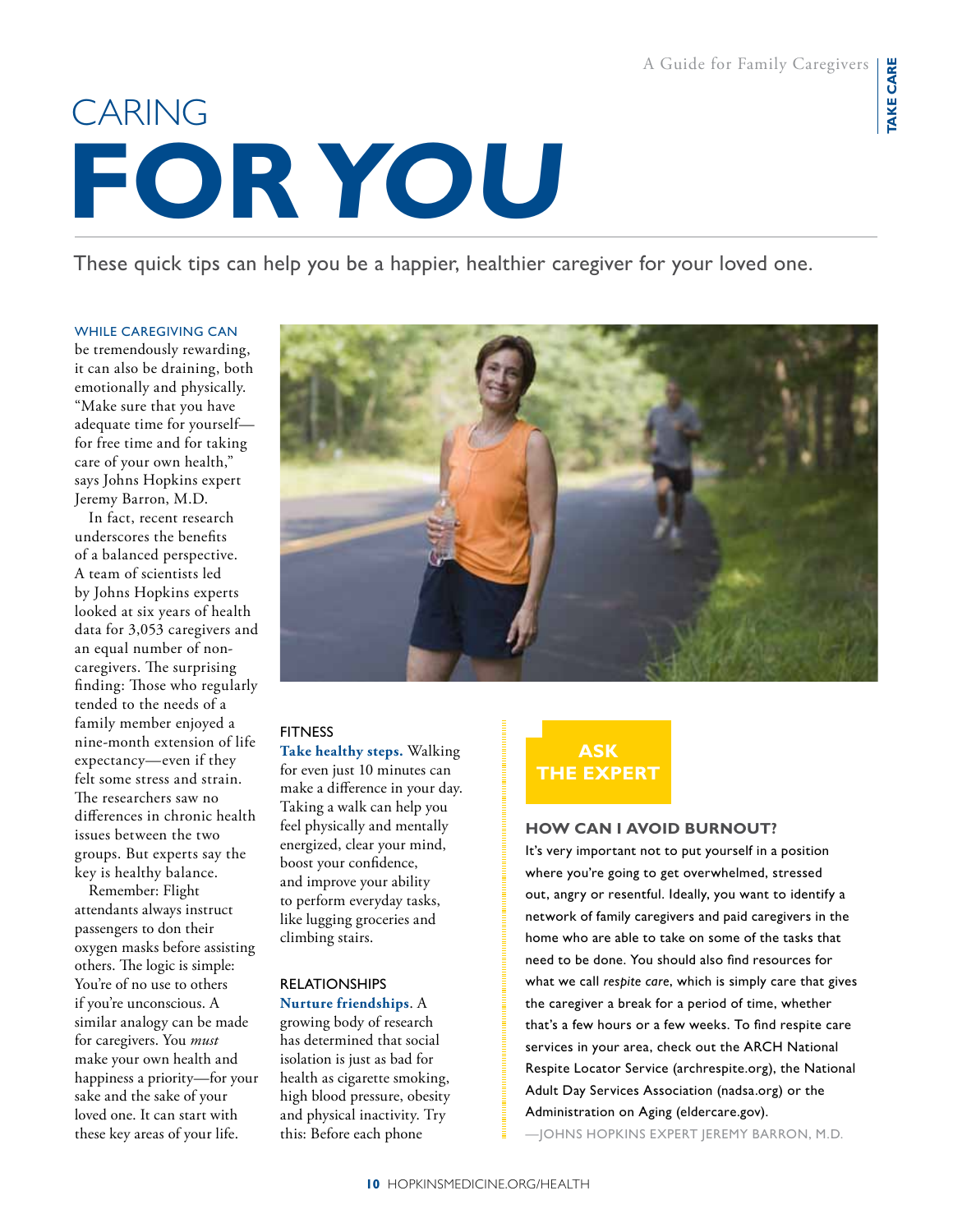call you make or email you send on behalf of your care recipient, reach out to a friend with a call, email or even a quick text. Also plan a month's worth of gettogethers and put them on the calendar—now. These sessions can recharge and restore you more than you may realize.

### **HAPPINESS**

**Flip through old photos.** In an interesting study from a telecommunications company, researchers discovered that people felt an 11 percent improvement in mood after looking at pictures from their past—that was a bigger boost than they enjoyed after

### $TRY$ **it!**

**Keep favorite photos on your smartphone or in your wallet to boost your mood.**

eating chocolate, watching television, drinking alcohol or listening to music. Keep some photos on your smartphone so that personalized stress relief is always at hand whenever you need it.

### SLEEP

**Put worries to rest.** If to-dos are making it tough for you to wind down, spend a few minutes making a list at least

two hours before bedtime, then set the notes aside along with your stress—until you wake up in the morning. If you're not getting the seven to nine hours of quality sleep you need each night, supplement with one planned weekend nap.

### **NUTRITION**

No time to eat right? That's not an excuse anymore! Try these super-fast options to stay energized throughout the day.

### **Sip a refreshing smoothie.**

Blend together ½ cup skim milk, 6 ounces fat-free Greek yogurt, and 2 cups fresh or frozen fruit. Try blending in a handful of kale or spinach—it doesn't change the fruity flavor of the smoothie, and the greens give you a potent antioxidant boost.

### **Make a PB and B pick-meup sandwich.** Peanut butter and sliced bananas on whole wheat bread is quick, delicious and portable. The bananas offer potassium and the nut butter packs magnesium two energizing nutrients.

### **Enjoy a simply delicious**

**salad.** Most of us don't eat enough vegetables on a dayto-day basis. Salads are an easy way to give your lunch or dinner a healthful produce boost. Once a week, gather your favorite salad ingredients and place them in individual containers. To make assembly quicker on particularly busy nights, buy cut leafy greens and vegetables and precooked chicken or shrimp, or spend 30 minutes each week prepping these ingredients yourself, and enjoy fresh salads all week long.



### Quick Everyday Stress Busters

When it comes to the main concerns of caregivers, managing their own stress comes second only to keeping their loved one safe. "If either the caregiver or the care recipient is having problems managing stress, it's important that they get professional help," says Johns Hopkins expert Jeremy Barron, M.D. "Talk to a geriatrician, social worker, case worker or psychotherapist about what you're feeling." If you're simply looking for ways to tame tension on your own, try these tips.

- 1. Breathe deeply for two minutes. Inhale quietly through the nose and exhale forcefully through the mouth.
- 2. Pray, meditate or repeat a positive phrase several times.
- 3. Take a yoga or other exercise class.
- 4. In a journal or notebook, write down the three best things that happened today.
- 5. Play with your pet or bond with a friend's furry pals.
- 6. Remember not to take hurtful behavior personally. If your loved one is lashing out, know that it may be related to illness, medications or frustrations.
- 7. Smile. The simple act can decrease feelings of anger.
- 8. Warm your hands around a cup of hot tea or coffee. Stress causes hands to become colder as blood flow is diverted toward your core; warming them tells your nervous system to settle down once more.
- 9. Eat some popcorn or another high-carb snack: The resulting boost in blood sugar will trigger feelings of calm. Even better: Eat it while watching a comedy show or movie.
- 10. Read other caregivers' stories online, or share your own. Check out the Family Caregiver Story Project on caregiveraction.org.